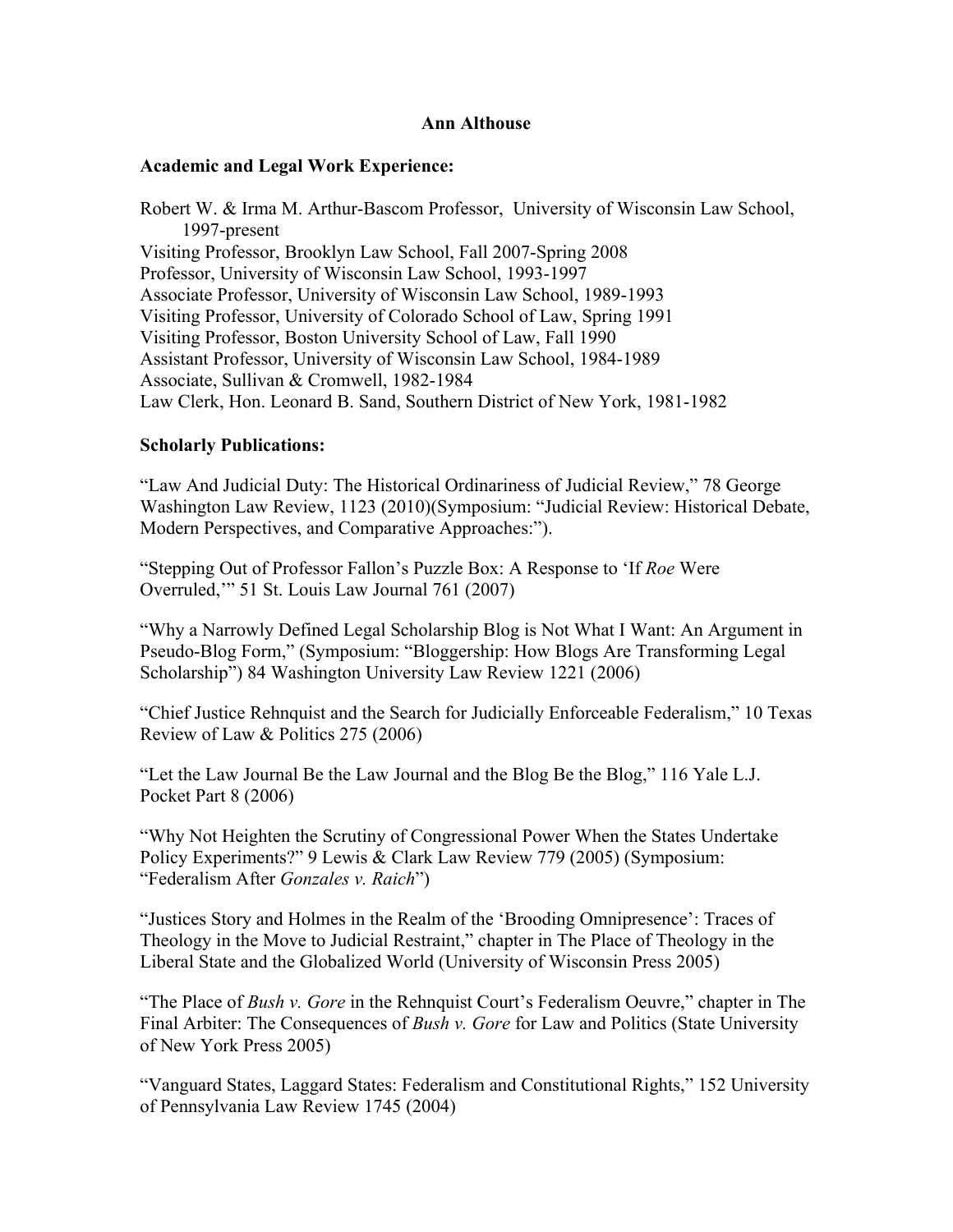"The Vigor of Anti-Commandeering Doctrine in Times of Terror," 69 Brooklyn Law Review 1231 (2004) (Symposium: "Our New Federalism? National Authority and Local Autonomy in the War on Terror")

"The Authoritative Lawsaying Power of the State Supreme Court and the United States Supreme Court: Conflicts in Judicial Orthodoxy in the Bush-Gore Litigation," 61 University of Maryland Law Review 508 (2002) (Symposium: "Litigating the Presidency: The Election 2000 Dispute and Its Ramifications for the Supreme Court")

"Response to Ann Woolhandler's Treaties, Self-Execution, and the Public Law Litigation Model," 42 Virginia Journal of International Law 789 (2002) (Symposium: "Federal Courts and Foreign Affairs")

"Why Talking About 'States' Rights' Cannot Avoid the Need for Normative Federalism Analysis: A Response to Lynn Baker and Ernest Young," 51 Duke Law Journal 363 2001) (Symposium: "The Constitution in Exile")

"Electoral College Reform: Déjà Vu," 95 Northwestern University Law Review 993 (2001) (review of Alexander M. Bickel, Reform and Continuity; The Electoral College, The Convention, and the Party System; Judith Best, The Case Against Direct Election of the President: a Defense of the Electoral College, and Lawrence D. Longley and Alan G. Braun, The Politics of Electoral College Reform)

"Inside the Federalism Cases: Concern About the Federal Courts," 574 The Annals of Political and Social Science 132 (2001) "Invoking *Rashomon*," 2000 Wisconsin Law Review 503

"On Dignity and Deference: The Supreme Court's New Federalism," 68 University of Cincinnati Law Review 245 (2000)

"The *Alden* Trilogy: Still Searching for a Way to Enforce Federalism," 31 Rutgers Law Review 631 (2000) (Symposium: "Federalism After *Alden*")

"Reconstructing Atticus Finch? A Response to Professor Lubet," 97 Michigan Law Review 1363 (1999) (review of Harper Lee, To Kill a Mockingbird)

"Enforcing Federalism After *United States v. Lopez*," 38 Arizona Law Review 793 (1996) (Symposium: "Major Issues in Federalism")

"Federal Jurisdiction and the Enforcement of Federal Rights: Can Congress Bring Back the Warren Era?" 20 Law & Social Inquiry 1088 (1995) (review of Larry Yackle, Reinventing the Federal Courts)

"Who's to Blame for Law Reviews?" 70 Chicago-Kent Law Review 81 (1994) (Symposium: "The Struggle Between Author and Editor for Control of the Text")

"Time for the Federal Courts to Revive the Guarantee Clause? A Response to Professor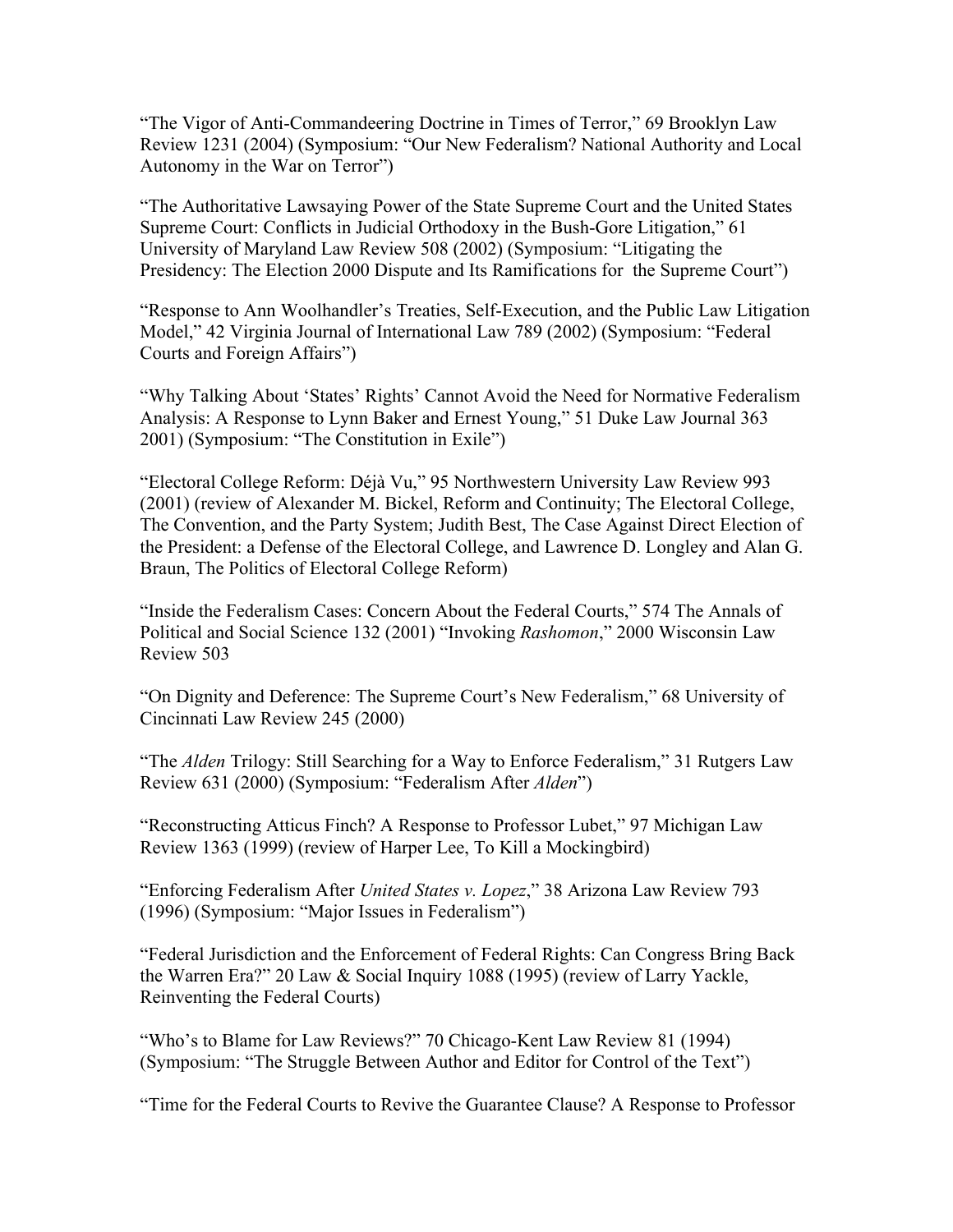Chemerinsky," 65 University of Colorado Law Review 881 (1994) (Symposium: Guaranteeing a Republican Form of Government")

"Federalism, Untamed," 47 Vanderbilt Law Review 1207 (1994) (Symposium: "Federalism's Future")

"Late Night Confessions in the Hart and Wechsler Hotel," 47 Vanderbilt Law Review 993 (1994) (Symposium: "The Future of Federal Courts Scholarship")

"The Lying Woman, The Devious Prostitute, and Other Stories from the Evidence Casebook," 88 Northwestern Law Review 914 (1994)

"Variations on a Theory of Normative Federalism: A Supreme Court Dialogue," 42 Duke Law Journal 979 (March 1993)

"Thelma and Louise and the Law: Do Rape Shield Rules Matter?" 25 Loyola Law Review 757 (1992) (Symposium: "Does Evidence Law Matter?")

"Beyond King Solomon's Harlots: Women in Evidence," 65 Southern California Law Review 1265 (1992)

"Saying What Rights Are: In and Out of Context," 1991 Wisconsin Law Review 930

"Standing, in Fluffy Slippers," 77 Virginia Law Review 1177 (1991)

"Tapping the State Court Resource," 44 Vanderbilt Law Review 953 (1991)

"The Humble and the Treasonous: Judge-Made Jurisdiction Law," 40 Case Western Reserve Law Review 1039 (1990) (Symposium: "The New Separation of Powers Analysis")

"When to Believe a Legal Fiction: Federal Interests and the Eleventh Amendment," 40 Hastings Law Journal 1123 (1989)

"The Misguided Search for State Interest in Abstention Cases: Observations on the Occasion of *Pennzoil v. Texaco*," 63 New York University Law Review 1051 (1988)

"How to Build a Separate Sphere: Federal Courts and State Power," 100 Harvard Law Review 1485 (1987)

"The Use of Conspiracy Theory to Establish In Personam Jurisdiction: A Due Process Analysis," 52 Fordham Law Review 234 (1983)

"Broadcast Deregulation and the First Amendment: Restraints on Private Control of the Publicly Owned Forum," 55 New York University Law Review 517 (1980) (student note)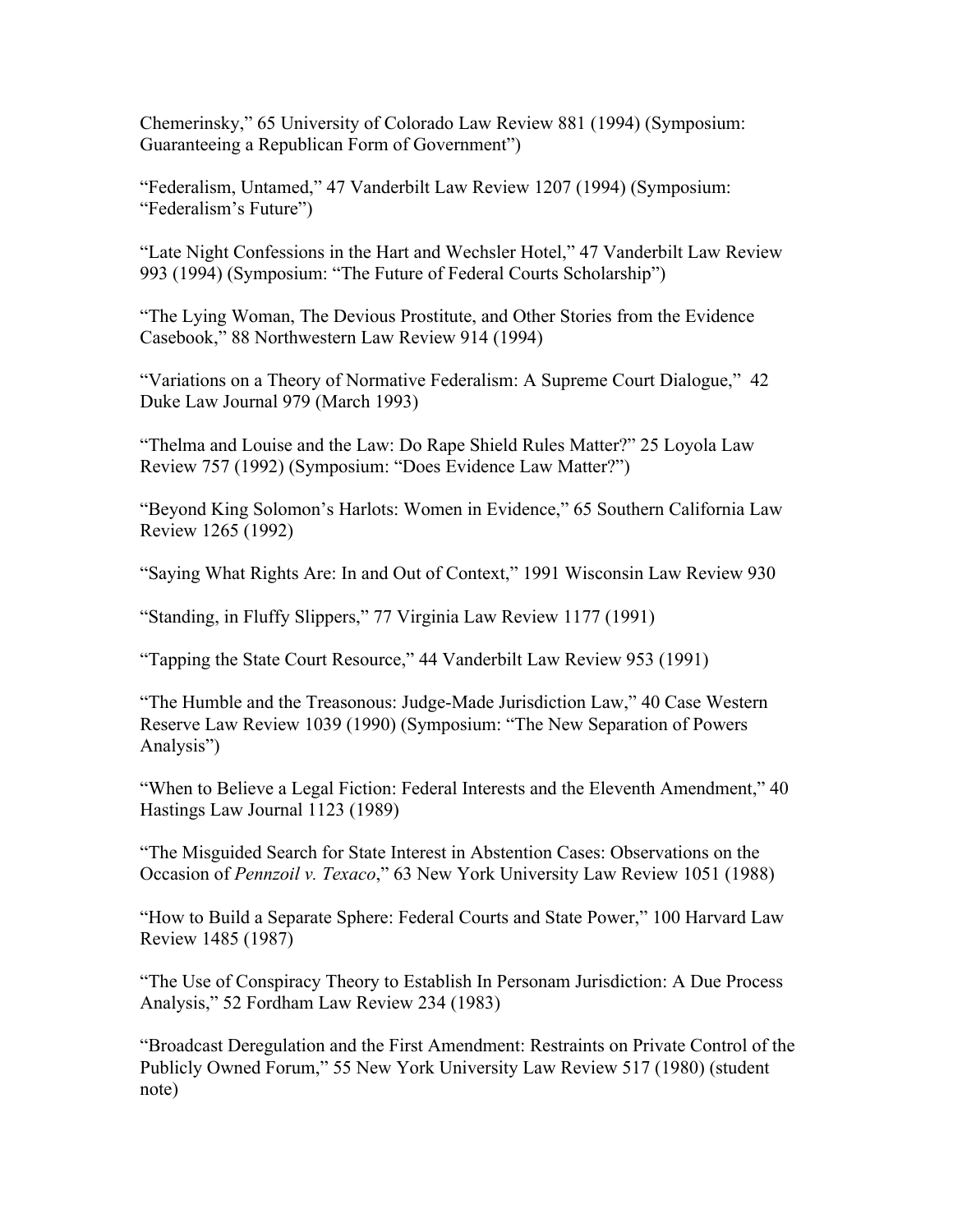# **Opinion and Commentary:**

"Questions for Judge Sotomayor," op-ed contributor, The New York Times, July 12, 2009

Review of Jeffrey Toobin, The Nine: Inside the Secret World of the Supreme Court, The New York Sun, September 27, 2007

Guest Columnist, The New York Times, "A Word Too Far" (March 3, 2007), "A License to Blog?" (February 27, 2007), "Rudy & Mitt Hem & Haw On Abortion" (February 24, 2007), "'A Skull Full Of Mush'" (February 20, 2007), "An Awkward Plea" (February 17, 2007)

"No Exit: Judicial Activism Is Inevitable," op-ed, The Wall Street Journal, October 21, 2006

"Can Blogging Derail Your Career?: Exposed in the Blogosphere," 52 Chronicle of Higher Education: The Chronicle Review B7, July 28, 2006

"A Law Unto Herself," op-ed, The New York Times, August 23, 2006

"The Conformist," (Review of Kenji Yoshino, Covering : The Hidden Assault on Our Civil Rights), The New York Times Book Review, January 22, 2006

"Is Alito the right choice?" op-ed, Milwaukee Journal Sentinel on November 5, 2005

"Separated at the Bench," op-ed, The New York Times, November 2, 2005

"Who is Harriet Miers?" op-ed, Milwaukee Journal Sentinel on October 16, 2005

"Innocence Abroad," op-ed, The New York Times, September 19, 2005

"The People's Court" (review of Richard Davis, Electing Justice, Fixing the Supreme Court Nomination Process), The New York Times Book Review, July 3, 2005

"The Revolution Will Be Posted," co-author, op-ed, The New York Times, November 2, 2004

"The Federalist Five," ABA Journal (Supreme Court Review), January, 1990

"The Burger Years," ABA Journal (book review), May, 1987

# **On-line activities:**

Blogger, "Althouse," althouse.blogspot.com, daily writing on legal and other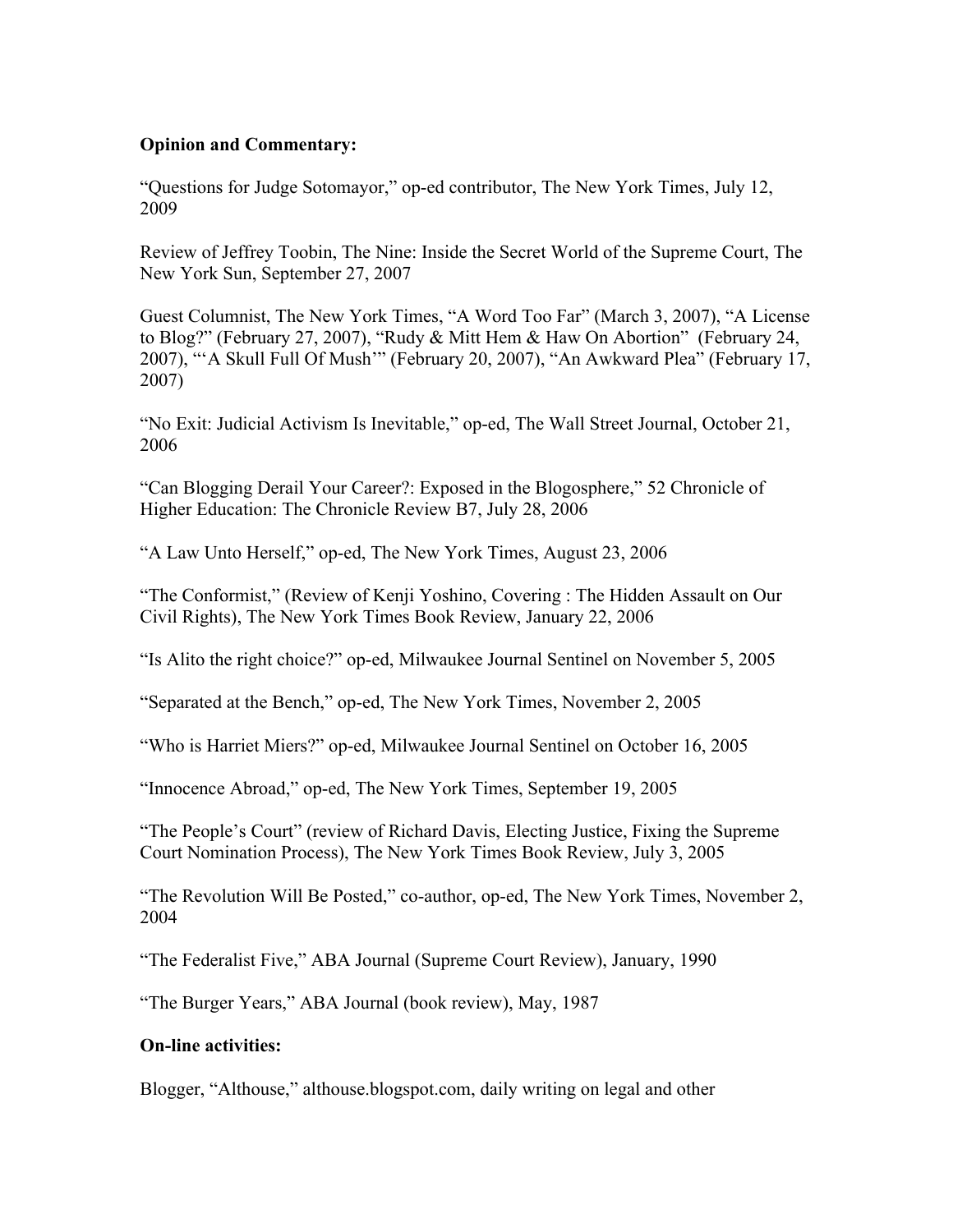topics since January 2004

Guest-blogger: Instapundit.com, March 11-16, 2007, July 27-August 7, 2006, October 25-November 3, 2004 and August 8-14, 2005

GlennReynolds.com, MSNBC.com, February 21-25, 2005 and June 13-17, 2005

SCOTUSblog.com, participated in group blogs dedicated to the Supreme Court's medical marijuana case and Ten Commandments cases, June 2005

Bloggingheads.tv, an online split-screen video debate, multiple appearances since August 2006

Photographer, www.flickr.com/photos/althouse/

Founder and administrator of the CivPro and FedCourts e-mail lists for law faculty, 1995-2006

### **Education:**

New York University School of Law, J.D. 1981

University of Michigan, School of Architecture and Design, B.F.A. 1973

#### **Academic Honors:**

University Graduation Prize (for Highest Cumulative Average), 1981

New York University Alumnae Club Key Pin (for Outstanding Woman Graduate), 1981

Order of the Coif, 1981

Law Review, Senior Note and Comment Editor, 1980-1981

Law Review, Staff Member, 1979-1980

American Judicature Society Prize, 1979-80

John Norton Pomeroy Prize, 1978-79 and 1979-80

American Jurisprudence Prize, 1979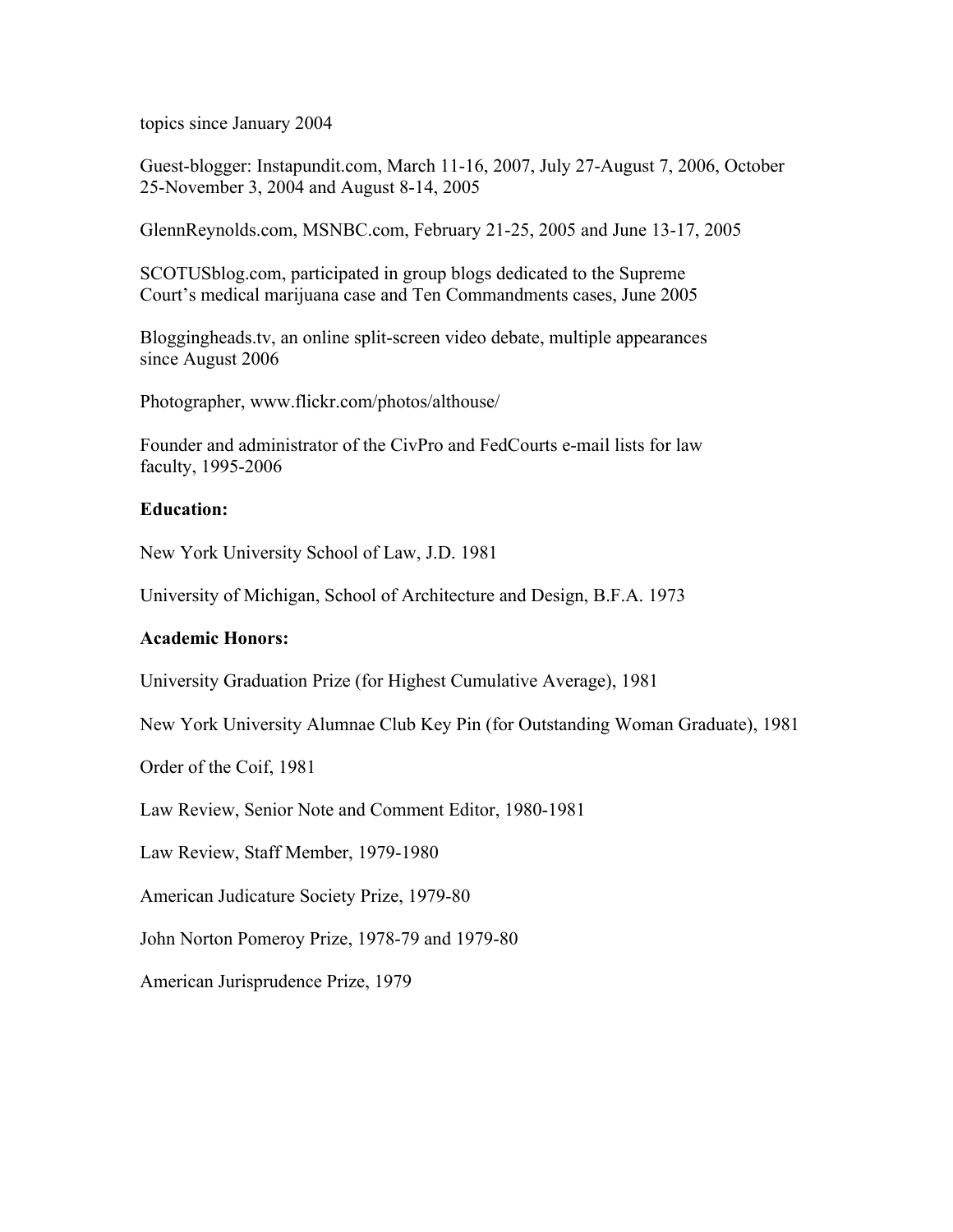# **Bar membership:**

New York, admitted 1981

# **Teaching:**

Federal Jurisdiction

Religion and the Constitution

Constitutional Law I & II

Civil Procedure II

*Award*: Teacher of the Year, 2002, Wisconsin Law Alumni Association

# **University Service (selected):**

Self-Study Committee, 1997-Spring 1999; Fall 2011-present Clinical Self-Study Committee, Spring 2012-present Tenure Committee,1992-1994, 1995-1998, 2000-2001, 2009-present (chair since 2010) Retentions Committee, 1998-present,1999-2006 Research Committee, Fall 1992-Spring 2003, 2009-2010 Appointments Committee,1986-1988, 1993-1995 (Chair, 1994-1995), Chair Fall 2006-Spring 2007 Supreme Court Tuesdays, coordinating a lecture series at the UW Law School Admissions Committee,1984-1987, 1988-1989, 1992-1993, 2001-2005 Academic Planning Council, 1989-1992 Law School Dean Search Committee, 1990 University Committee on Minority Faculty and Staff Hiring,1993-1994

# **Presentations (selected list):**

"Judicial Review: Historical Debate, Modern Perspectives, and Comparative Approaches," panelist, George Washington Law School, October 16, 2009.

"The Rise of Law Blogs & Their Impact on the Law and the Administration of Justice," panelist, 2007 Seventh Circuit Bench-Bar Conference, May 7, 2007

"Mass Communication for the Masses: The Power of Weblogs," panelist, The Rockefeller Center, Dartmouth College, April 19, 2007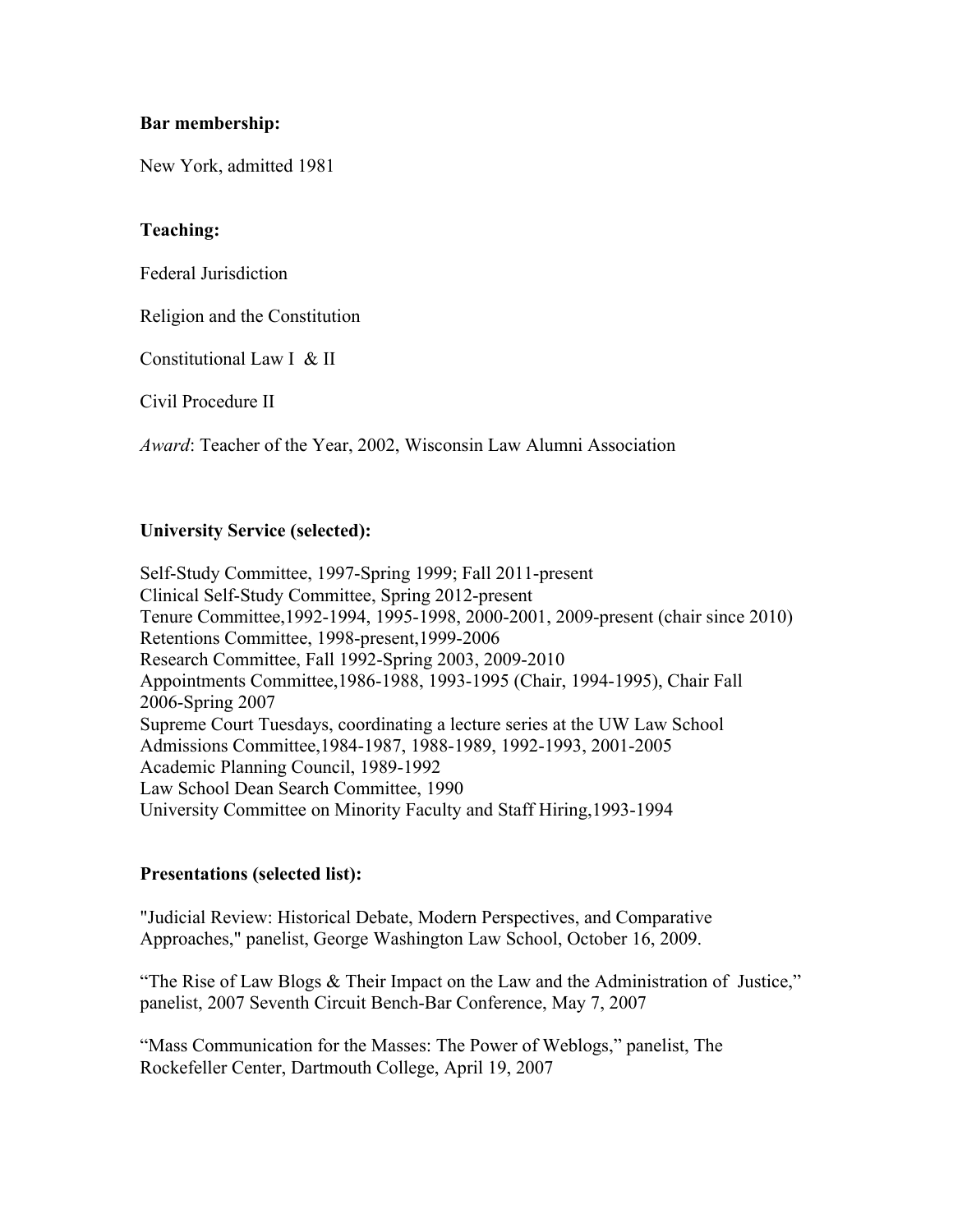"Writing About the Law: From Bluebook to Blogs and Beyond," panelist, New York Law School, February 16, 2007

"Frank S. Meyer & the Fusion of Freedom and Tradition," invited participant, Liberty Fund Conference, December 12-15, 2007

Response to "If *Roe* Were Overruled: Abortion and the Constitution in a Post-*Roe* World," Childress Lecture by Richard S. Fallon, October 13, 2006, Saint Louis University School of Law.

"The 2005 Supreme Court Term," Presentation to the Dane County Bar Association, September 26, 2006

Panelist, symposium: "Bloggership: How Blogs are Transforming Legal Scholarship," The Berkman Center for Internet & Society at Harvard Law School, April 28, 2006

Panel discussion on the nomination of Samuel Alito, hosted by the Federalist Society and the American Constitution Society, University of Wisconsin Law School, November 29, 2005

Presentation on the nomination of Samuel Alito, American Constitution Society, Madison, November 18, 2005

Presentation on Supreme Court appointments and abortion rights, University of Wisconsin Medical School, October 6, 2005

"The 2004 Supreme Court Term," Presentations to the Dane County Bar Association, May 10 and October 11, 2005

Presentation to UW faculty on recent Ten Commandments cases, July 12, 2005

Presentation on blogging to the Madison Chaos and Complex Systems Seminar, University of Wisconsin Physics Department, February 15, 2005

"New Federalism and Health Law: Medical Marijuana and the Commerce Power," presentation at the opening plenary session of The 28th Annual Health Law Teachers Conference of the American Society of Law, Medicine & Ethics, at Seton Hall University, June 3, 2004

"The Supreme Court and the Free Exercise Clause: *Locke v. Davey*," Presentation to the American Constitution Society, at the University of Wisconsin Law School, March 3, 2004

"The Vigor of Anti-Commandeering Doctrine in Times of Terror," presentation at David G. Trager Public Policy Symposium "Our New Federalism? National Authority and ocal Autonomy in the War on Terror," at Brooklyn Law School, November 21, 2003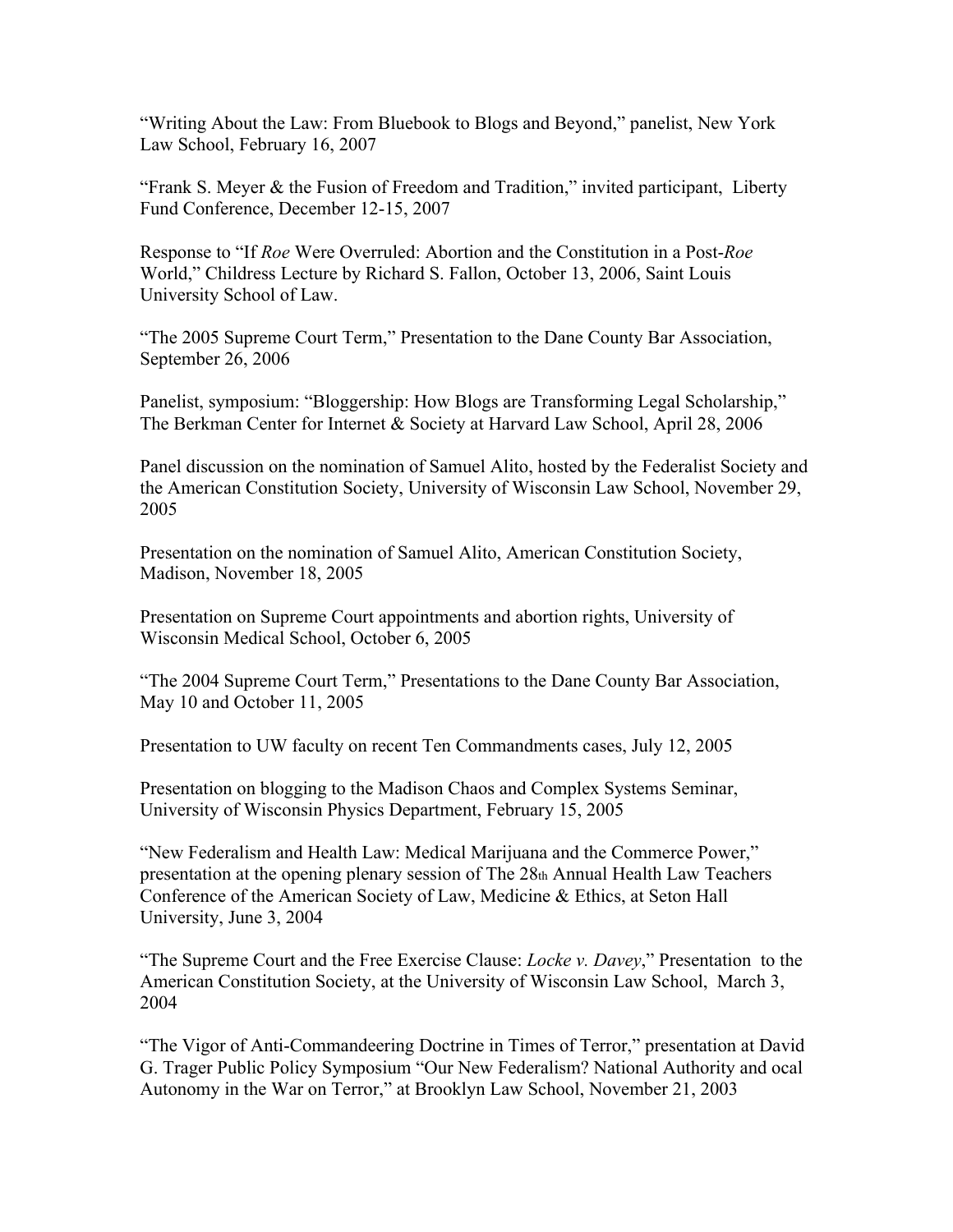Constitutional Law Conference, University of Virginia School of Law, September13 & 14, 2003, series of workshops on papers including "Vanguard States, Laggard States: Federalism and Constitutional Rights"

"Justices Story and Holmes in the Realm of the 'Brooding Omnipresence': Traces of Theology in the Move to Judicial Restraint," presentation, October 12, 2002, at Conference at UW Law School on "The Place of Theology in the Liberal State and the Globalized World"

"The Place of *Bush v. Gore* in the Rehnquist Court's Federalism Oeuvre," at "Final Arbiter: The U.S. Supreme Court, Presidency and the Politics of Election 2000" conference at the Ray C. Bliss Institute of Applied Politics in Akron, Ohio, February 8, 2002

Panelist on teaching materials for Federal Courts, AALS Federal Courts Section Conference, May 2002

Panelist on the Constitutional Implications of *Bush v. Gore* at "Final Arbiter: The U.S. Supreme Court, Presidency, and the Politics of Election 2000," a symposium sponsored by the Constitutional Law Center of the University of Akron and the Ray C. Bliss Institute of Applied Politics, February 8, 2002

Panelist on teaching Civil Procedure, Civil Procedure Section, AALS Annual Meeting, January 4, 2002

Presentation to UW faculty on recent *Good News Club* Supreme Court case, August 7, 2001

Panel discussion on the *Bush v. Gore* litigation, University of Wisconsin Law School, March 31, 2001

Presentation on the oral argument and decision in *Bush v. Palm Beach County* for UW students and faculty, December 4, 2000

Responder to Lynn A. Baker & Ernest A. Young's "Federalism and the Double Standard of Judicial Review," Duke Law School symposium: "The Constitution in Exile: Is It Time to Bring it in from the Cold?" October 5-6, 2000

Presentation on *University of Wisconsin v. Southworth* for UW students and faculty, May 5, 2000

Lecture on "The Supreme Court's New Federalism," University of Cincinnati College of Law on December 2, 1999

Symposium on Federalism After *Alden*, Rutgers School of Law on October 15, 1999